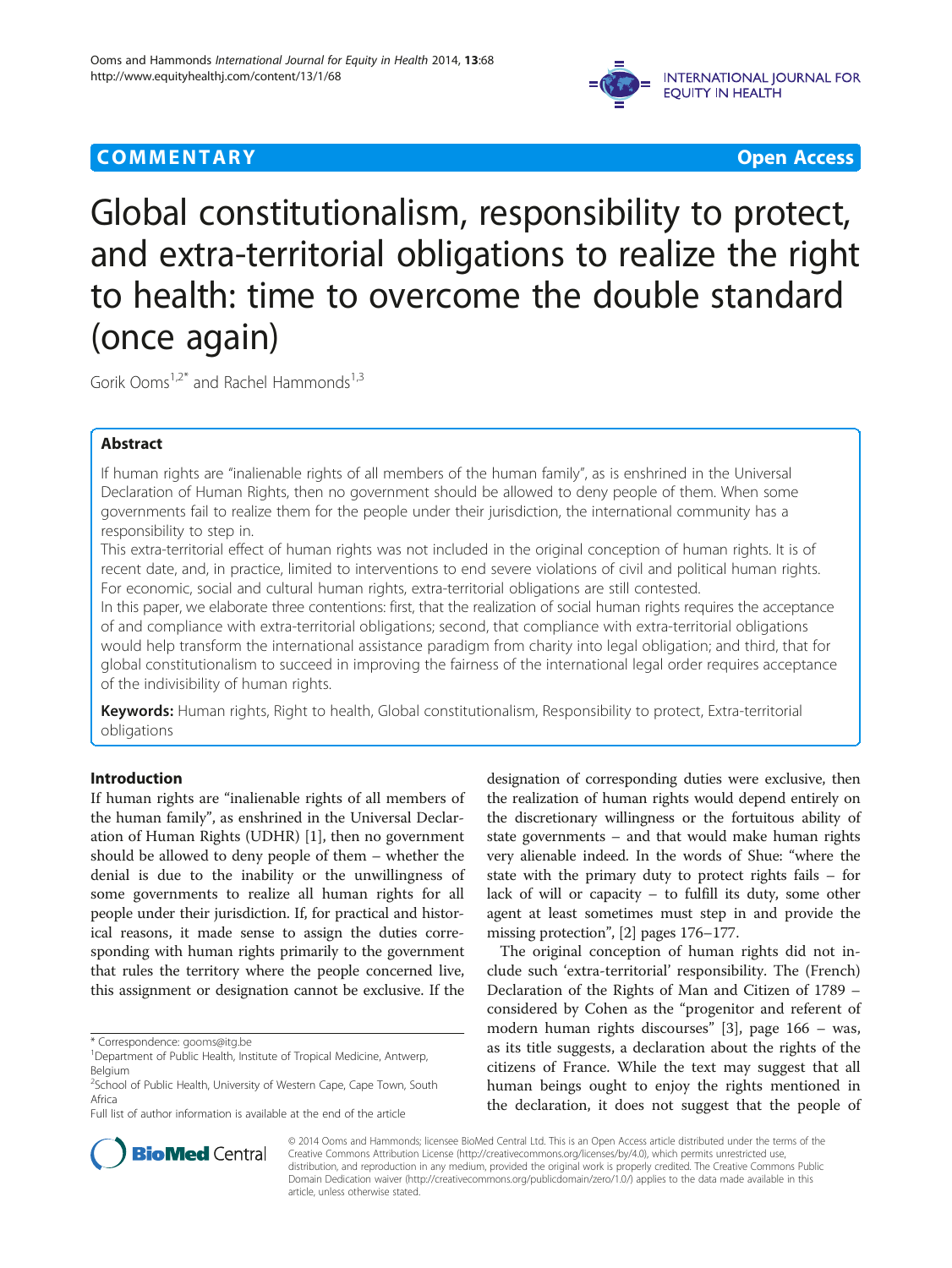France rely on assistance from abroad for their enjoyment, or that France should promote these rights elsewhere: these are citizens' rights – rights one has by virtue of being a citizen of a society that embraced them – rather than human rights.

According to Cohen, a "second wave of human rights discourse and treaty-making" was marked by "the invocation of internationally and regionally articulated human rights agreements by local activists" [[3](#page-4-0)], pages 168–169: a passive form of extraterritorial responsibility for human rights. By passive, we mean that the international community set human rights standards for all countries, but relied on activism at the national level claiming their realization, and ultimately on governments to fulfil them at the national level. Cohen situates the UDHR at the end of the 'first wave' of human rights discourse – because it seems to confirm national sovereignty unconditionally – whereas we would consider the UDHR as the starting point of the 'second wave' – a retroactive rejection of the abuses of sovereignty during World War Two, setting standards for all countries – we can agree that human rights discourse took an important turn. Importantly, international legal scholars broadly agree that the UDHR now forms part of customary international law, and although not a legally binding treaty it establishes universal standards to be upheld and realized for all [\[4](#page-4-0)]. Under the 'second wave', human rights are no longer perceived as rights that some people can claim from their governments – depending on whether their governments decide to embrace them, or not; they have become rights that all people can legitimately claim from their governments – whether governments embrace them or not. But under the 'second wave' the responsibility to realize human rights still rests at the national level.

Cohen argues that a 'third wave' of human rights discourse started when human rights were "invoked as justification for the imposition of debilitating sanctions, military invasions, and authoritarian occupation administrations by multilateral organizations (NATO, UNSC) and/or states acting unilaterally under the rubric of "humanitarian" and even "democratic" intervention" [\[3](#page-4-0)], page 172. This is what we would call an active form of extraterritorial responsibility for human rights: when governments fail to realize them, the international community has a responsibility to step in.

The so-called 'responsibility to protect' (R2P) doctrine, embraced by limited elements of the international community in recent years [[5](#page-4-0)], can be seen as the spearhead of the third wave of human rights. The R2P doctrine is summarized by Bellamy as resting "on three equally weighted and nonsequential pillars:

(1) the primary responsibility of states to protect their own populations from the four crimes of genocide, war crimes, ethnic cleansing, and crimes against humanity, as well as from their incitement;

- (2) the international community's responsibility to assist a state to fulfill its R2P; and
- (3) the international community's responsibility to take timely and decisive action, in accordance with the UN Charter, in cases where the state has manifestly failed to protect its population from one or more of the four crimes" [[5\]](#page-4-0).

While it is difficult to argue against the idea that the international community ought to take action when governments fail "to protect their own populations from the four crimes of genocide, war crimes, ethnic cleansing, and crimes against humanity" – which most often means governments involved in genocide, war crimes, ethnic cleansing, and crimes against humanity – we find the present narrow scope of the 'third wave' of human rights discourse deeply problematic. Others have criticized the arbitrary application of the R2P doctrine: at times it is applied, at times it is not, and whether it is or not may depend more on political factors than on objective human rights assessments [\[6](#page-4-0)]. While we share this critique, the one we want to develop here is of a somewhat different nature: that the 'third wave' of human rights discourse is selective, focusing on severe violations of civil and political human rights (we will call them political human rights in this paper), while turning a blind eye to gross violations of economic, social and cultural human rights (we will call them social human rights in this paper).

In the area of social human rights the concept of 'Extra-Territorial Obligations (ETOs) of States in the Area of Economic, Social and Cultural Rights' shares some features with the R2P concept. The parameters of the ETOs concept were codified in an authoritative list by experts in international law and human rights at a meeting convened by Maastricht University and the International Commission of Jurists [[7\]](#page-4-0). Unlike the R2P concept, which has been " adopted unanimously by heads of state and government at the 2005 UN World Summit and reaffirmed twice since by the UN Security Council" [[5\]](#page-4-0), the ETOs concept is still in its infancy. As we will elaborate further below, the international community seems rather reluctant to embrace the idea that extraterritorial responsibility for human rights could include social human rights as well.

To be clear, we believe in the potential merits of socalled 'global constitutionalism' – in the words of Peters, "the academic and political agenda that identifies and advocates for the application of constitutionalist principles in the international legal sphere in order to improve the effectiveness and the fairness of the international legal order" [\[8](#page-4-0)] – and we believe that international human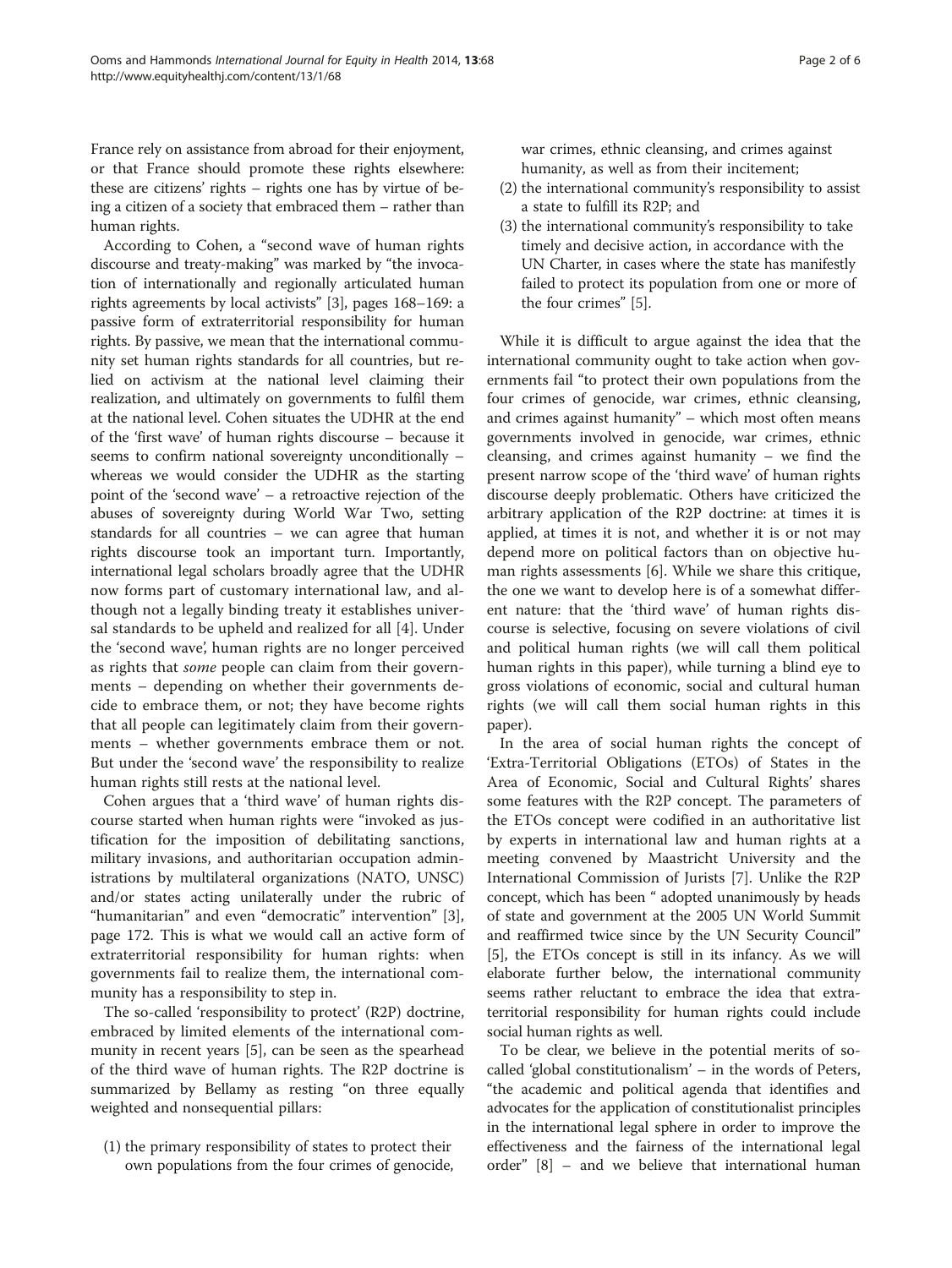rights law should be the cornerstone of global constitutionalism. But we are critical proponents; we argue that if the human rights discourse on extraterritorial responsibility remains focused on political human rights, excluding social human rights, global constitutionalism will be "seen purely as a liberal project whose overriding goal, though not explicitly stated, is the imposition of Western-style liberal democracy, complete with its condiments" [[9](#page-4-0)].

In this paper, we elaborate three contentions:

- First, that the realization of social human rights requires the acceptance of and compliance with ETOs;
- Second, that compliance with ETOs would start to shift the international assistance paradigm from charity into legal obligation, and that this provides a plausible explanation for the international community's reluctance to embrace ETOs;
- Third, that for global constitutionalism to "improve the effectiveness and the fairness of the international legal order"  $[8]$  $[8]$  – it needs to accept the indivisibility of human rights – political and social human rights, R2P and ETOs.

## Why ETOs matter for social human rights

A comprehensive overview of all ETOs for all social human rights would not fit within a single paper. We will discuss one particular ETO for one particular social right: the obligation to provide international assistance for the realization of the right to health. This is not to suggest that the right to health is the most important social human right; it is one that allows us to illustrate the deadly consequences of rejecting ETOs. And this is not to suggest that providing international assistance is a sufficient condition for the realization of the right to health; it is but one of the essential conditions, at least in some countries.

The basic argument is straightforward: if a health system able to deliver essential healthcare services costs at least US\$55 per person per year, at least some low income countries cannot afford that, even if they tried hard. But if high-income countries would allocate the equivalent of 0.1% of their gross domestic product (GDP) to international assistance for health, in addition to low and middle income countries making progress towards allocating at least 5% of GDP to public health expenditure, then essential healthcare services could be delivered in all countries [[10\]](#page-5-0).

Like many other international human rights scholars, we consider the text of article 2 (1) of the International Covenant on Economic, Social and Cultural Rights, as an acceptance of an ETO to provide international assistance. We agree with Tobin when he writes that this ETO has "a solid textual foundation under article 2(1)", but also when he writes that "the scope and the nature of this obligation remain contested" [[11](#page-5-0)]. Although the textual foundation is solid, the accountability mechanisms are weak; governments of high income countries cannot be brought before an international court for not living up to their ETOs. As long as these governments refuse to live up to these duties in practice, any confirmation that they have accepted them in theory will remain controversial.

Another foundation of the ETO to provide assistance is the promise high income countries made in 1970, to allocate the equivalent of 0.7% of their GDP to official development assistance (ODA) [[12\]](#page-5-0). ODA is not exclusively intended to realize social human rights, but it is "administered with the promotion of the economic development and welfare of developing countries as its main objective" [\[12\]](#page-5-0), and thus we can qualify the commitment to allocate the equivalent of 0.7% of GDP to ODA as an acceptance of the ETO to provide assistance. Furthermore, as Khalfan argues, "[The International Covenant on Economic, Social and Cultural Rights] does not give any guidance as to the proportions of resources available for the [International Covenant on Economic, Social and Cultural Rights] that a State must utilise for territorial and extraterritorial obligations, respectively" [[13\]](#page-5-0). And he continues arguing that in addition to a 'process criterion' (a fair and honest assessment of a state's ability to fulfil social human rights extraterritorially), three substantive criteria could be used, namely "whether a State has achieved internationally agreed benchmarks and unilateral commitments", "whether steps taken are reasonable in comparison to peer States", and "whether the State has progressively increased the extent of its assistance and cooperation as its available resources increase" [[13](#page-5-0)]. We would argue that the 0.7% of GDP norm is such an 'internationally agreed benchmark', and that allocating 15% of ODA (or 0.1% of GDP of high income countries) is 'reasonable in comparison to peer States'.

One could argue that the international community is de facto living up to its ETO to provide assistance, without explicitly acknowledging the ETO. After all, many countries made progress in the realization of the right to health, long before acknowledging the right to health explicitly. Perhaps this is what the international community is doing: complying with its ETO to provide assistance, without acknowledging it explicitly. But this is problematic for a number of reasons.

First, ODA that is not based on an acknowledged ETO creates a donor and recipient relationship, rather than a duty-bearer and rights-holder relationship. As the former UN Special Rapporteur on the Right to Health expressed it: "if there is no legal obligation underpinning the human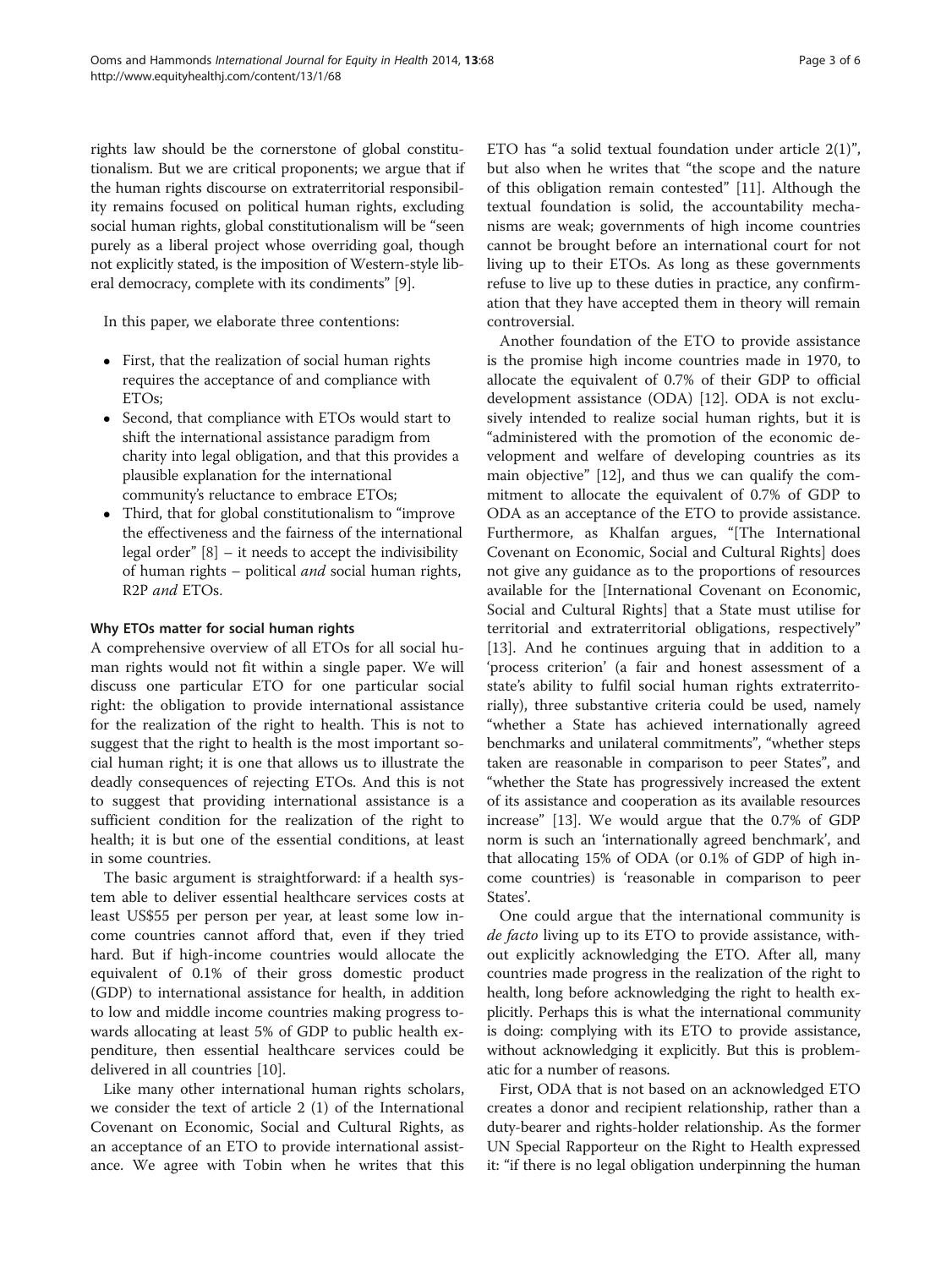rights responsibility of international assistance and cooperation, inescapably all international assistance and cooperation is based fundamentally upon charity. While such a position might have been tenable 100 years ago, it is unacceptable in the twenty-first century" [\[14\]](#page-5-0).

Second, ODA that is based essentially upon charity is unreliable. Foster observes that "donor disbursement performance remains volatile and unreliable", and that "governments are therefore understandably reluctant to take the risk of relying on increased aid to finance the necessary scaling up of public expenditure" [[15\]](#page-5-0). As a result, public health policies for low income countries are generally based on the assumption that funding for recurrent expenditure should not be based on ODA. This is the main reason why, for example, Marseille and colleagues argued that HIV prevention should be given priority over AIDS treatment [\[16](#page-5-0)], or why Costello and colleagues challenged the strategy to reduce maternal mortality that was based on increasing access to basic emergency obstetric care in health centers [[17\]](#page-5-0).

Third, complying with an  $ETO -$  even partially  $-$  without acknowledging the ETO can be perceived as rejecting the ETO. This explains why, in 1990 – at the beginning of the 'third wave' of human rights discourse – Mahbubani – then a Singaporean diplomat in Washington DC, now Dean of the Lee Kuan Yew School of Public Policy of the National University of Singapore – described how many citizens of poorer countries felt about Western preoccupation with select human rights [[18](#page-5-0)]:

"They are like hungry and diseased passengers on a leaky, overcrowded boat that is about to drift into treacherous waters, in which many of them will perish. The captain of the boat is often harsh, sometimes fairly and sometimes not. On the river banks stand a group of affluent, well-fed, and well-intentioned onlookers. As soon as those onlookers witness a passenger being flogged or imprisoned or even deprived of his right to speak, they board the ship to intervene, protecting the passengers from the captain. But those passengers remain hungry and diseased. As soon as they try to swim to the banks into the arms of their benefactors, they are firmly returned to the boat, their primary sufferings unabated."

## The return of an old division

Soon after agreeing the UDHR [[1\]](#page-4-0), the ramping up of the Cold War saw the corpus of human rights cleaved in two. The West championed political human rights; the former Eastern Bloc and the Non-Aligned Movement championed social human rights. Each part was further elaborated in a separate treaty: the International Covenant on Civil and Political Rights [[19](#page-5-0)], and the International Covenant on Economic, Social and Cultural Rights [\[20](#page-5-0)].

This division goes back to an older division of rights into 'negative' and 'positive' rights. Negative rights, entail duties to refrain from doing something, i.e. for, freedom of expression the main corresponding duty for society is to not interfere when a person wants to express her or his opinion. The right to health is considered a positive right, because the corresponding duty for society is to make efforts to protect or promote a person's health. This is the main reason why some scholars argued that only civil human rights – considered negative rights – could be 'real' human rights. Cranston, for example, argued [\[21](#page-5-0)], page 66:

"The traditional 'political and civil rights' can (as I have said) be readily secured by legislation; and generally they can be secured by fairly simple legislation. Since those rights are for the most part rights against government interference with a man's activities, a large part of the legislation needed has to do no more than restrain the government's own executive arm. This is no longer the case when we turn to 'the right to work', 'the right to social security' and so forth. For a government to provide social security it needs to do more than make laws; it has to have access to great capital wealth, and many governments in the world today are still poor."

The weakness of the logic underpinning this rigid division is readily apparent; for example, our freedom to express our opinions in this paper may depend on public positive efforts like protection against aggression from people who disagree with our opinions, while our right to health may depend on public negative efforts like preventing the burning of toxic waste. Furthermore, as many eminent scholars have argued before us, freedom of expression can be quite meaningless for people who are starving [\[2](#page-4-0)], while people living in societies where freedom of expression is limited may be at higher risk of famines and starvation [[22\]](#page-5-0).

If the "separation wall" between political and social human rights has been deconstructed in human rights discourse at the national level [\[23](#page-5-0)], it still stands firmly when it comes to extraterritorial obligations: R2P is accepted by the UN General Assembly, ETOs are not, and most high income countries reject them [\[11](#page-5-0)].

Human rights have assumed a prominent role in international relations, but that is truer for political human rights [\[24](#page-5-0)] than for social human rights [[25](#page-5-0)]. This is surprising if we compare article 2(1) of the International Covenant on Civil and Political Rights with its mirror article in the International Covenant on Economic, Social and Cultural Rights. With regards to political human rights, states made a commitment to "respect and to ensure them to all individuals within its territory and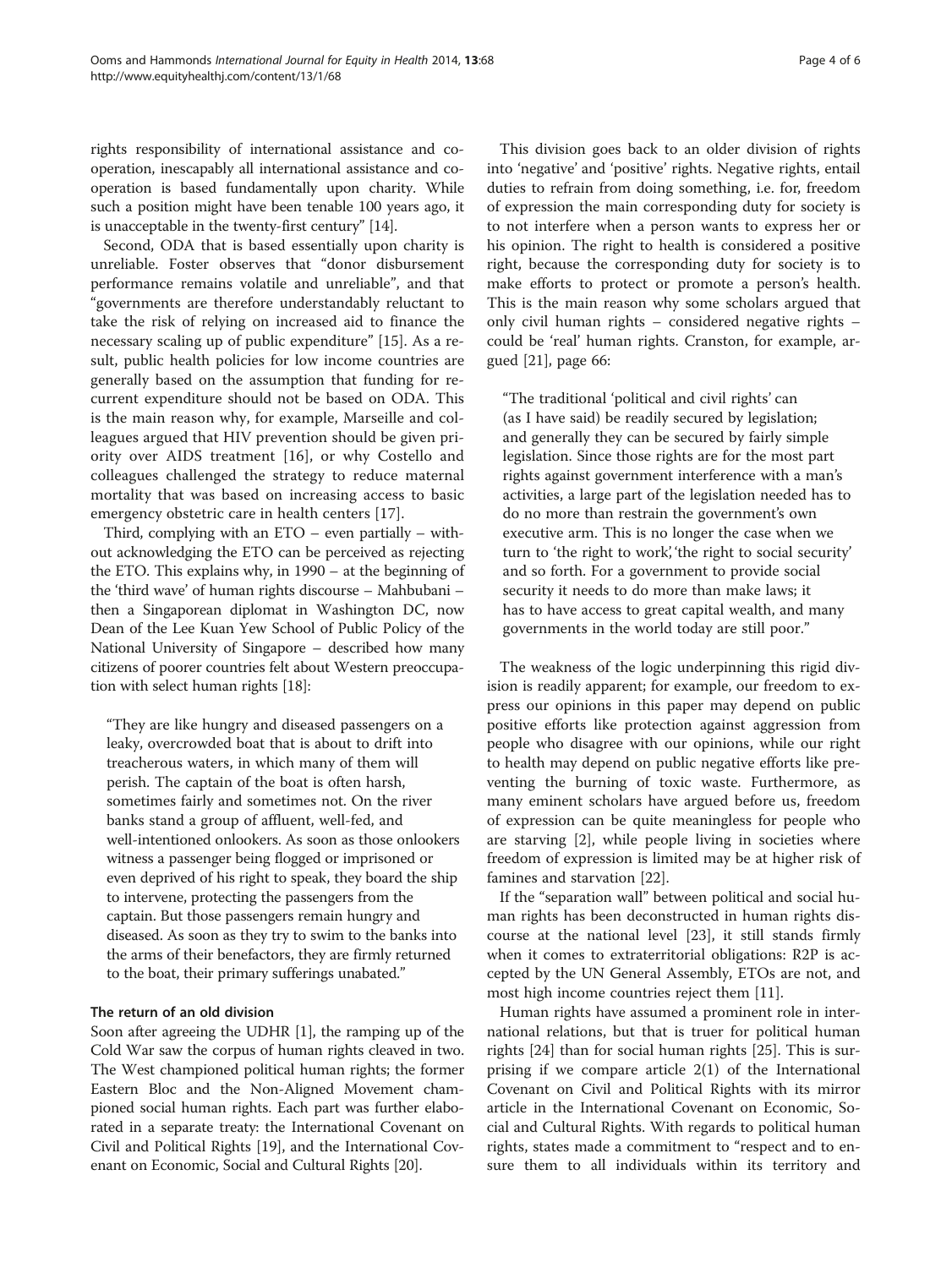<span id="page-4-0"></span>subject to its jurisdiction" [\[19\]](#page-5-0), whereas, with regards to social human rights, states made a commitment to realize them progressively, "individually and through international assistance and co-operation, especially economic and technical, to the maximum of their available resources" [[20\]](#page-5-0). One would expect international relations to focus on social human rights, for which the corresponding duties are explicitly shared – in the language of the treaty. The origins of the division between political and social human rights may explain the focus on political human rights in international relations. For political human rights, with their corresponding duties considered to be negative and therefore free of costs, international cooperation can be expected to be limited to telling other governments what they ought to do, while for social human rights, with their corresponding duties considered to be positive and therefore costly, international cooperation required financial assistance.

## Global constitutionalism: the 'imposition of western-style liberal democracy' or 'minimal decency'?

If the promise of global constitutionalism – "to improve the effectiveness and the fairness of the international legal order" [8] – is to be fulfilled, global constitutionalism's proponents will have to consider the enormous health inequalities between so-called 'developed' and 'developing' countries. For example, Amouzou and colleagues recently found approximately 6.6 million underfive deaths in 2007 in the 67 developing countries they analyzed, and that "this could be reduced to only 600,000 deaths if these countries had the same underfive mortality rate as developed countries" [\[26](#page-5-0)], but also that " if the under-five mortality rate was lowered to the rate among the top 10% economic group in each of these countries, under-five deaths would be reduced to 3.7 million" [\[26](#page-5-0)]. In our opinion, both the inequality within developing countries and between developed and developing countries constitute human rights violations. An international legal order that does not qualify them as such is neither fair nor effective.

In a recent paper, Frenk and colleagues argue that "the moment is ripe to revisit the idea of global health", and their revised idea of global health would be based on "a shared commitment to realisation of health as a human right based on a recognition of our common humanity" [[27\]](#page-5-0). We could not agree more, except in as much as the title of their paper – "From sovereignty to solidarity: a renewed concept of global health for an era of complex interdependence" – may suggest a complete departure from national sovereignty. To be sure, that is not what they imply; what they do imply looks very similar to the notion of 'conditional sovereignty' as advanced by Shue: "The basic idea is that states should have to behave with minimal decency if they want respect. Sovereignty

should be conditional upon performance, and performance should be judged by international norms: conditional sovereignty, judged by minimum international standards, including the provision of protection for basic rights" (emphasis in original) [2], pages 174–175.

Taking ETOs seriously would affect the sovereignty of all countries: for example, high income countries would no longer be free to decide themselves how much assistance they would provide to which countries; some kind of coordination and accountability mechanism, agreed following extensive negotiation, would provide guidance. But this minimal limitation on sovereignty would be in line with 'minimal decency', considering the lives at stake, and the relatively modest effort required. A global constitutionalism project that is similarly demanding for all countries – and that ensures at the very least universal health coverage anchored in the right to health [\[28\]](#page-5-0) – would have a much greater chance of succeeding than one that is perceived as the imposition of Western-style liberal democracy.

### Authors' contributions

GO and RH conceptualized and wrote this paper together. Both authors read and approved the final manuscript.

#### Acknowledgements

Both authors receive research funding from the Go4Health research project funded by the European Union's Seventh Framework Program, grant HEALTH-F1-2012-305240. The funder had no the conceptualization or preparation of the manuscript.

#### Author details

<sup>1</sup>Department of Public Health, Institute of Tropical Medicine, Antwerp, Belgium. <sup>2</sup>School of Public Health, University of Western Cape, Cape Town South Africa. <sup>3</sup> Law and Development, Faculty of Law, University of Antwerp, Antwerp, Belgium.

#### Received: 24 March 2014 Accepted: 21 July 2014 Published online: 10 October 2014

#### References

- 1. United Nations General Assembly: Universal Declaration of Human Rights, G. A. res. 217A (III), U.N. Doc A/810 at 71. 1948. [http://www1.umn.edu/](http://www1.umn.edu/humanrts/instree/b1udhr.htm) [humanrts/instree/b1udhr.htm](http://www1.umn.edu/humanrts/instree/b1udhr.htm).
- 2. Shue H: Basic Rights: Subsistence, Affluence, and U.S. Foreign Policy. Second Edition. Princeton University Press: Princeton; 1996.
- 3. Cohen JL: Globalization and Sovereignty: Rethinking Legality, Legitimacy, and Constitutionalism. Cambridge: Cambridge University Press; 2012.
- 4. International Law Association: Final Report on the Status of the Universal Declaration of Human Rights in National and International Law. In Report of the 66th Conference. Buenos Aires, Argentina 14–20 August 1994. London: International Law Association; 1994.
- 5. Bellamy AJ: The responsibility to protect five years on. Ethics Int Aff 2010, 24(2):143–169.
- 6. Mamdani M: Responsibility to protect or right to punish? J Int Statebuilding 2010, 4(1):53–67.
- Experts in international law and human rights convened by Maastricht University and the International Commission of Jurists: Maastricht Principles on Extraterritorial Obligations of States in the Area of Economic, Social and Cultural Rights. Heidelberg: ETO Consortium; [http://www.etoconsortium.org/](http://www.etoconsortium.org/en/library/maastricht-principles/) [en/library/maastricht-principles/](http://www.etoconsortium.org/en/library/maastricht-principles/).
- 8. Peters A: The merits of global constitutionalism. Indiana J Glob Legal Stud 2009, 16(2):397–411.
- 9. Mutua M: Human Rights: A Political & Cultural Critique. Philadelphia: University of Pennsylvania Press; 2002.